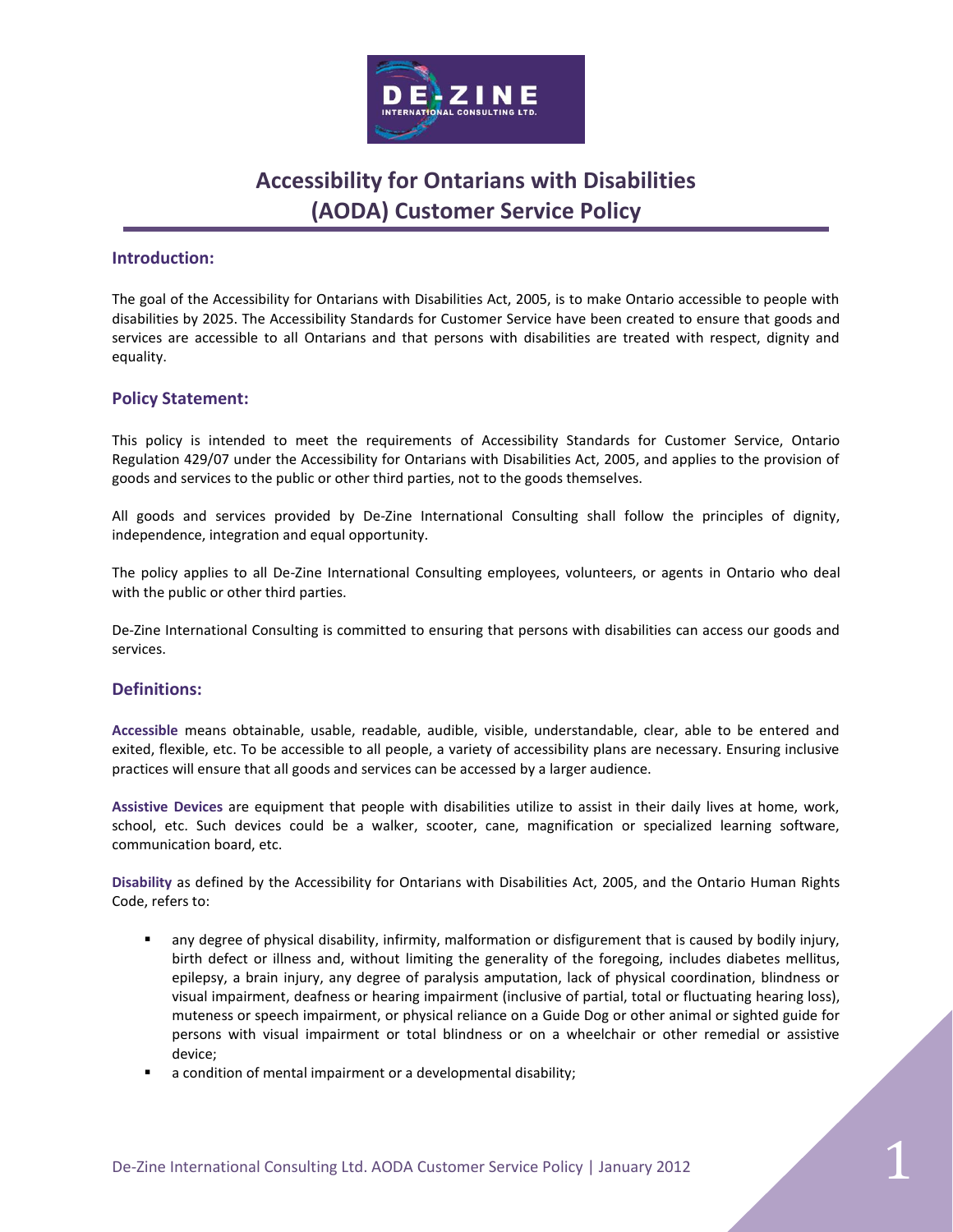

- a learning disability, or a dysfunction in one or more of the processes involved in understanding or using symbols or spoken language, a mental disorder, or
- an injury or disability for which benefits were claimed or received under the insurance plan established under the Workplace Safety and Insurance Act, 1997.

**Guide Dog** is a highly trained working dog that has been trained at one of the facilities listed in Ontario Regulation 58 under the Blind Persons' Rights Act, to provide mobility, safety and increased independence for people who are blind.

**Service Animal** as reflected in Ontario Regulation 429/07, an animal is a service animal for a person with a disability if:

- it is readily apparent that the animal is used by the person for reasons relating to his or her disability; or
- **F** if the person provides a letter from a physician or nurse confirming that the person requires the animal for reasons relating to the disability; or
- if the person provides a valid identification card or training certificate from a recognized service animal training school.

**Support Person** means, in relation to a person with a disability, another person who accompanies him or her to help with communication, mobility, personal care or medical needs or with access to goods or services.

### **General Principles:**

In accordance with the Accessibility Standards for Customer Service, Ontario Regulation 429/07, this policy addresses the following:

- 1. The Provision of Goods and Services to Persons with Disabilities
- 2. The Use of Assistive Devices
- 3. The Use of Guide Dogs and Service Animals
- 4. The Use of Support Persons
- 5. Notice of Service Disruptions
- 6. Customer Feedback
- 7. Training
- 8. Notice of Availability and Format of Required Documents

#### **The Provision of Goods and Services to Persons with Disabilities:**

De-Zine International Consulting will make every reasonable effort to ensure that its policies, practices and procedures are consistent with the principles of dignity, independence, integration and equal opportunity by:

- ensuring that all customers receive the same value and quality;
- **EXECT** allowing customers with disabilities to do things in their own ways, at their own pace when accessing goods and services as long as this does not present a safety risk;
- using alternative methods when possible to ensure that customers with disabilities have access to the same services, in the same place and in a similar manner;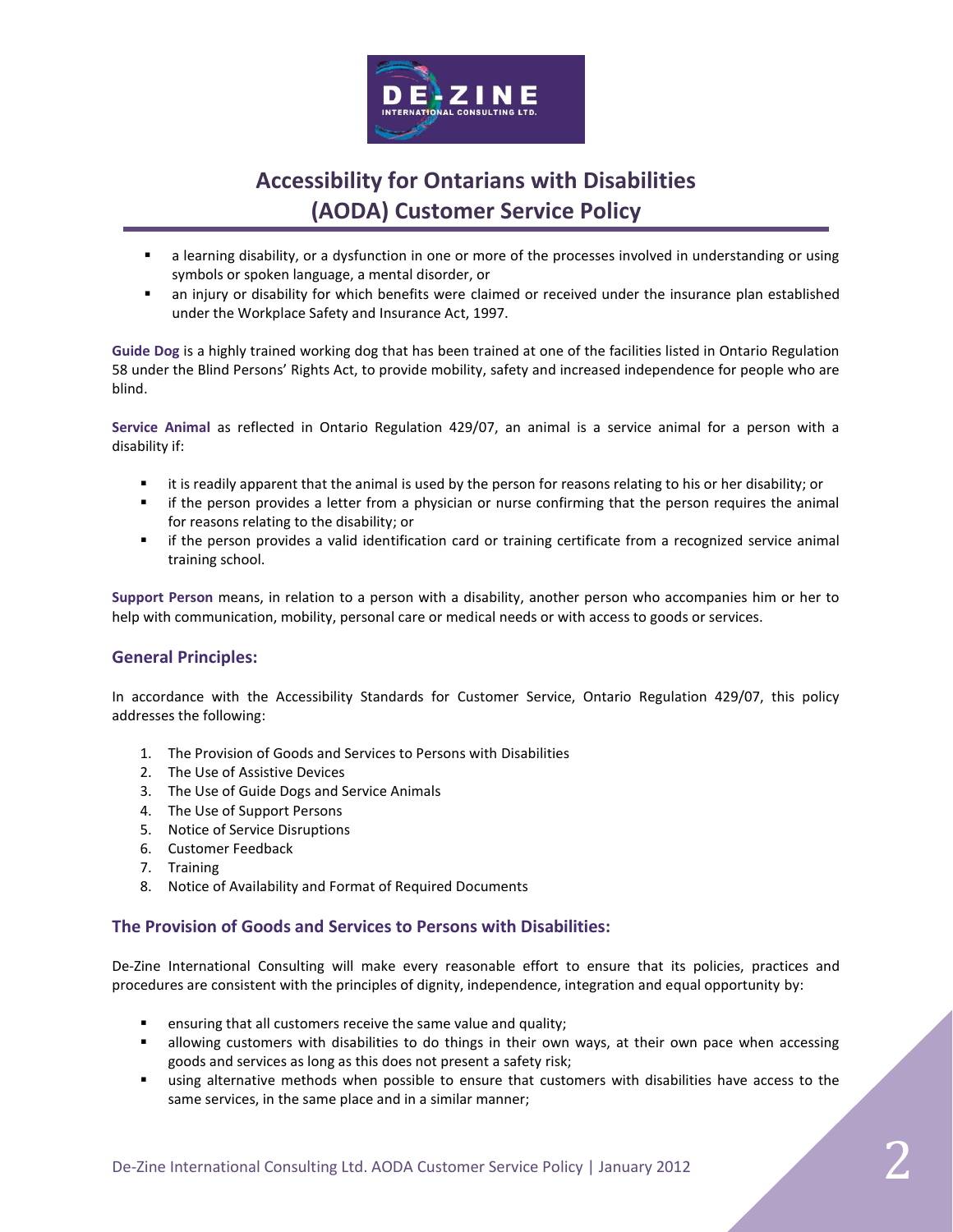

- taking into account individual needs when providing goods and services; and
- communicating in a manner that takes into account the customer's disability.

### **The Use of Assistive Devices:**

Persons with disabilities may use their own assistive devices as required when accessing goods or services provided by De-Zine International Consulting.

In cases where the assistive device presents a safety concern or where accessibility might be an issue, other reasonable measures will be used to ensure the access of goods and services. For example, open flames and oxygen tanks cannot be near one another. Therefore, the accommodation of a customer with an oxygen tank may involve ensuring the customer is in a location that would be considered safe for both the customer and business. Or, where elevators are not present and where an individual requires assistive devices for the purposes of mobility, service will be provided in a location that meets the needs of the customer.

### **The Use of Guide Dogs and Service Animals:**

A customer with a disability that is accompanied by a Guide Dog or Service Animal will be allowed access to premises that are open to the public or other third parties unless otherwise excluded by law. If the animal is excluded by law, De-Zine will provide another means of accommodating the person. "No Pet" policies do not apply to Guide Dogs or Service Animals.

There may be rare circumstances where, for reasons of health and safety of another person, allowing a person with a disability to enter premises accompanied by a Guide Dog or Service Animal needs to be considered. Examples of such situations include but are not limited to: a) a shop where chemicals and/or equipment present hazards to other persons and/or to the service animal; and b) where a person is allergic to animals and adversely affected if they are in close proximity to the Guide Dog or Service Animal. In these circumstances, alternate measures will be made available to enable the person with a disability to access the service.

The use and safety of the Guide Dog or Service Animal is the responsibility of the person with a disability. De-Zine is aware that Guide Dogs and Service Animals are usually well trained and well behaved. In the unlikely event that this is not the case, Guide Dogs and Service Animals may be removed from De-Zine's premises after discussion with the user for anyone to the following reasons:

- Disruptive or aggressive behaviour; such as growling or other signs of threatening or aggressive behavior. **PLEASE NOTE:** If the Guide Dog in this case is a Seizure Response Dog - this is an expected response from the animal when assisting the person with a disability.
- Causing damage; including causing damage to any person or property.
- Poor health; such as a contagious disease where the animal risks spreading the disease to others.

Some municipalities exclude certain animals from their jurisdictions. Depending on the specifics of the by-law, this may give reason for De-Zine to exclude certain Service Animals from its premises.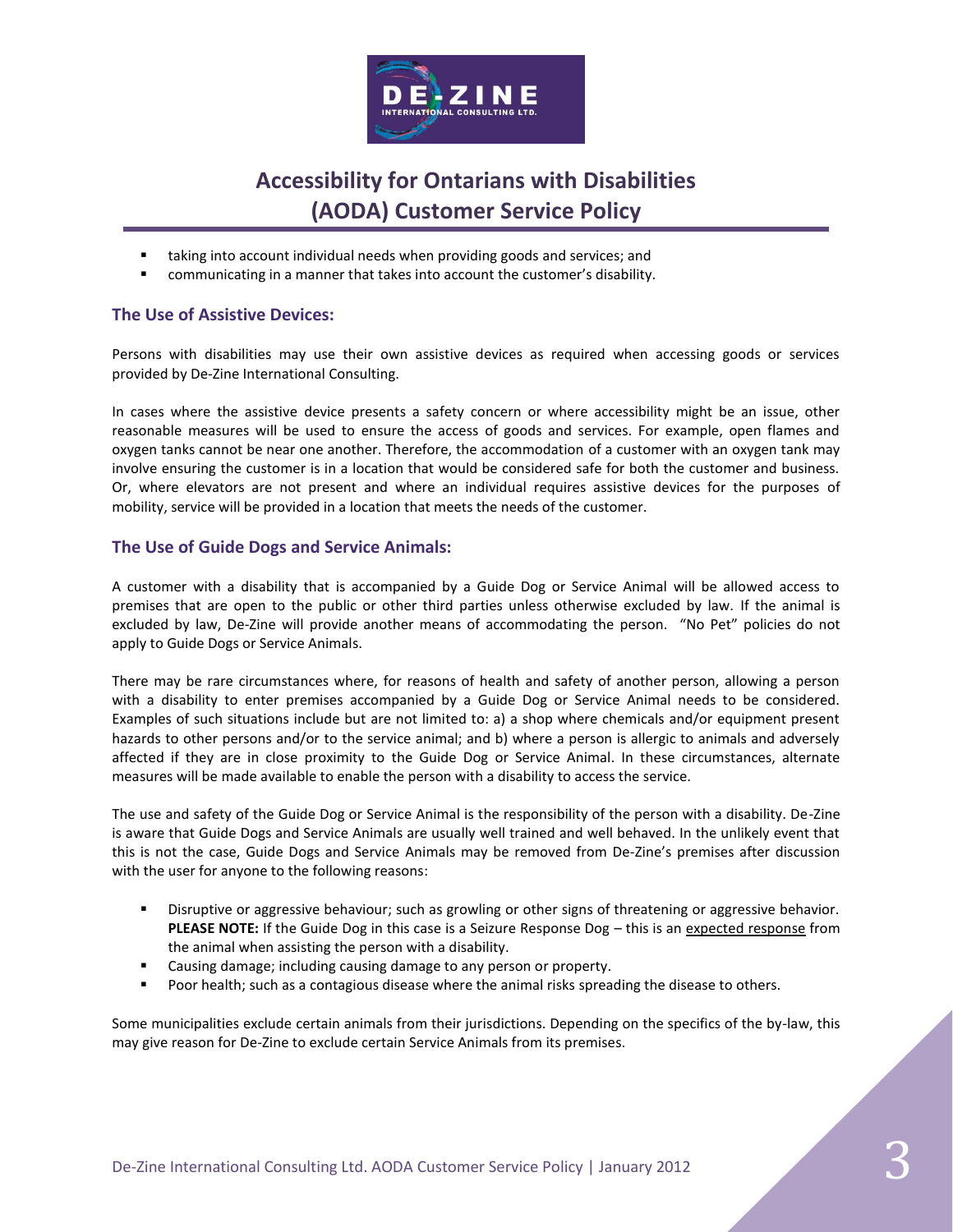

### **The Use of Support Persons:**

De-Zine International Consulting is committed to welcoming people with disabilities who are accompanied by a support person. Any person with a disability who is accompanied by a support person will be allowed to enter public and third party areas of the premise to which they would normally have access to with his or her support person. At no time will a person with a disability who is accompanied by a support person be prevented from having access to his or her support person while on the premises.

When addressing a person with a disability who is accompanied by a support person, employees will communicate directly with the person with a disability. If confidential/personal information is being exchanged and the person with a disability requests to discuss the information in private, the request will be accommodated and the support person asked to wait in another area.

A support person is required to abide by the same rules and regulations as any other person on the premises. For example, both the person with a disability and his/her support person may both be expected to sign-in a log book when entering our premises.

A support person will not be required to pay admission/fees for services provided to a person with a disability unless they are also a recipient of the service.

### **Notice of Service Disruptions:**

Service disruptions may occur due to reasons that may or may not be within the control or knowledge of De-Zine International Consulting. In the event of any temporary disruptions to facilities or services that customer's with disabilities rely on to access or use De-Zine's goods or services, reasonable efforts will be made to provide advance notice. In some circumstances such as in the situation of unplanned temporary disruptions, advance notice may not be possible.

Notices will be placed in a conspicuous place on the premise and in a format that considers the types of disabilities of persons who use the disrupted service. For example, a notice of disruption for an elevator will be placed at a height that would be at the line of vision for an individual using a wheelchair.

#### **Customer Feedback:**

De-Zine International Consulting is committed to providing fair and equal access to our premise, facilities and services for everyone, including persons with disabilities. Feedback or complaints about the delivery of goods and services from persons with disabilities may be given in person, by telephone/TTY, in writing, electronically or through other methods. Please direct your feedback to HR Manager [info@2dezine.com](mailto:info@2dezine.com) or [www.2dezine.com/contact.html](http://www.2dezine.com/contact.html) also, you may call 905-760-9394 or Fax 905-760-9396.

All feedback will be tracked and monitored to ensure the client has received a timely response.